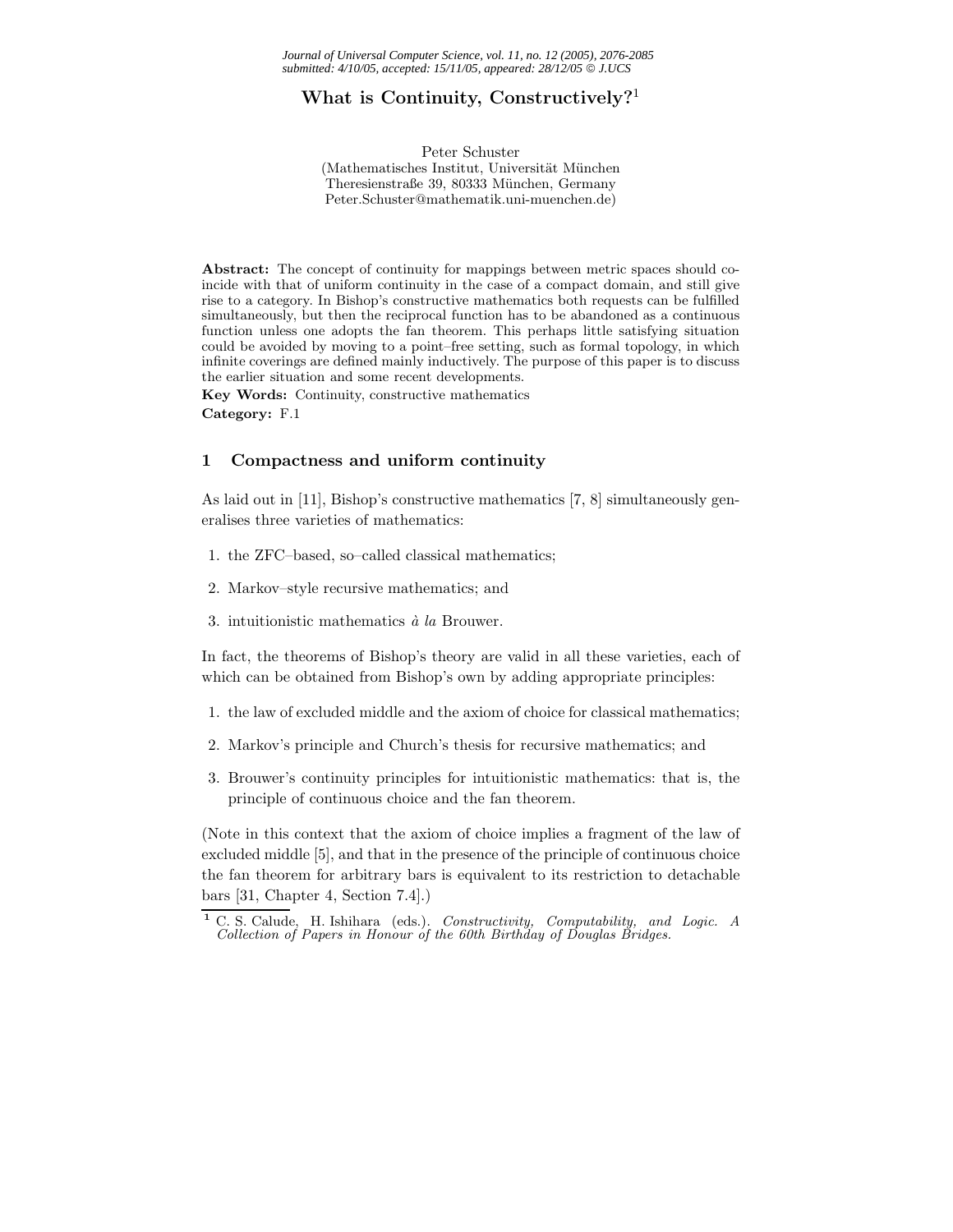The three models of Bishop's theory which we have listed above are mutually inconsistent with particular respect to the issues of compactness and continuity. In recursive and intuitionistic mathematics, every total function on the real line that can be defined at all must be pointwise continuous (by the Kreisel– Lacombe–Shoenfield–Tsejtin theorem and by Brouwer's continuity principles, respectively), while this is obviously false in classical mathematics. The uniform continuity of a pointwise continuous function on, say, the unit interval varies with the model in a different way, which not surprisingly is the same in which the validity of the Heine–Borel covering principle depends on the model.

Before we start to discuss our main issue of uniform continuity, we recall the intimately related status of compactness. Throughout this note, let X stand for an inhabited metric space. We also adopt Bishop's definition that  $X$  is compact precisely when it is totally bounded and complete [7, Chapter 4, Section 4][8, Chapter 4, Section 4]. This choice from the various classically equivalent formulations of compactness includes, in Bishop's framework, familiar "compact" metric spaces like the unit interval. In contrast to classical mathematics, however, one cannot expect a Bishop–style constructive proof that if  $X$  is compact, then  $X$  satisfies the Heine–Borel principle

# HB *every open covering of* X *has a finite subcovering.*

The reason is that HB fails recursively already for X being the unit interval. More specifically, a covering of the whole real line by a sequence of bounded open intervals can be constructed in recursive mathematics such that every finite collection of these intervals has total length less than any given positive number [11, Chapter 3, Theorem 4.1]. On the other hand, HB for arbitrary compact X is not only valid classically, but also in intuitionistic mathematics. To be more precise, one can prove in Bishop's theory that if  $X$  is compact, then it is a uniform quotient of the Cantor space  $2^{\mathbb{N}}$  [11, Chapter 5, Theorem 1.4][31, Chapter 7, Corollary 4.4], which satisfies HB precisely when Brouwer's fan theorem for arbitrary bars is valid [31, Chapter 4, Section 7.3]; whence X satisfies HB intuitionistically whenever it is compact [11, Chapter 5][31, Chapter 6, Section 3, and Chapter 7, Section 4]. For those and other aspects of compactness in constructive mathematics, we also refer to [19].

The uniform continuity principle

#### UC *every pointwise continuous mapping on* X *is uniformly continuous*

behaves just as HB, of which it is a classical consequence [18, 4.3.31–32]. In fact, UC fails recursively for  $X$  being the unit interval, but holds classically and intuitionistically whenever  $X$  is compact. More precisely, in the presence of Church's thesis and by means of a Specker sequence one can construct a pointwise continuous function h from  $[0, 1]$  onto  $[0, 1]$  which lacks uniform continuity  $[11, 1]$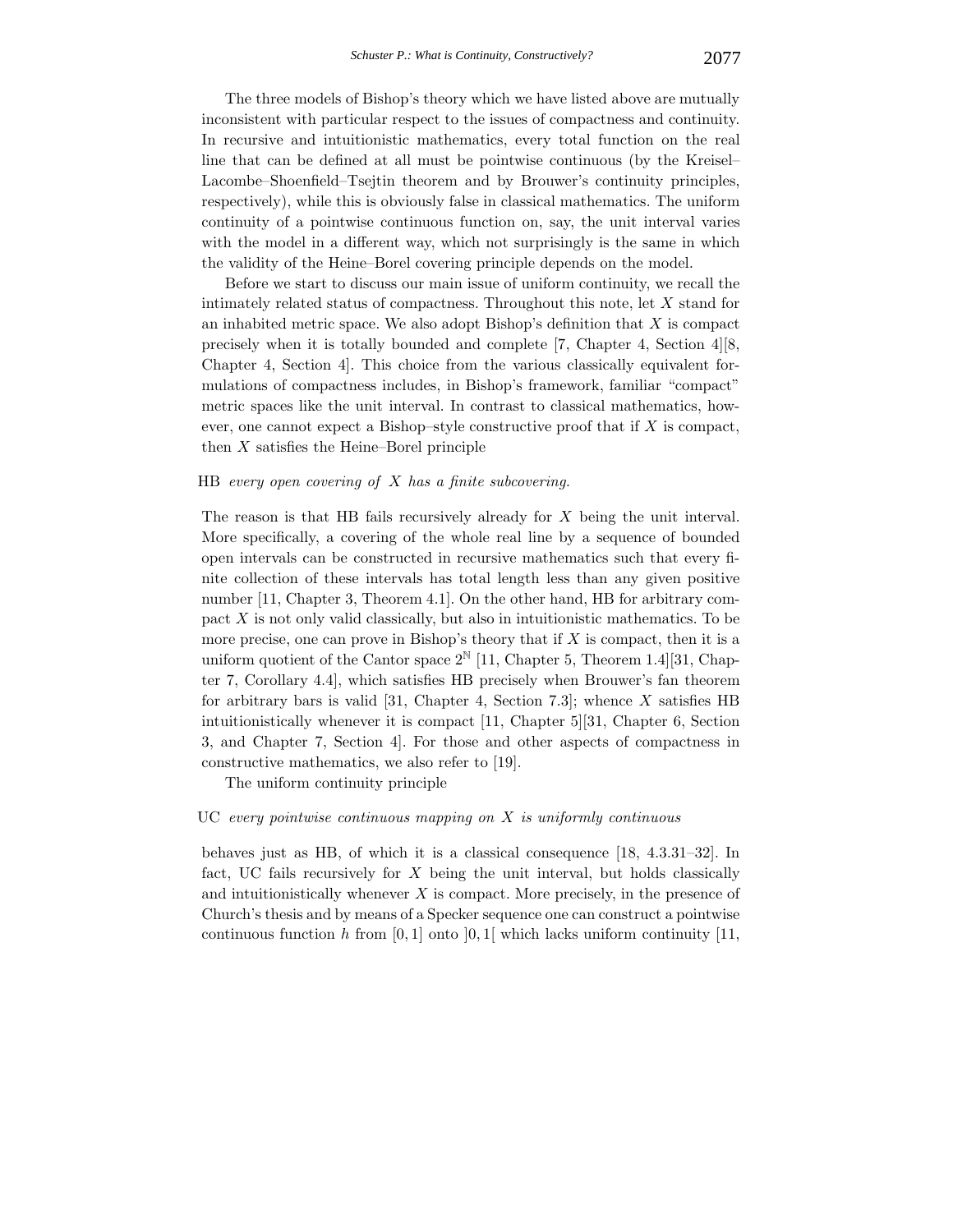Chapter 3, Section 3]. On the other hand, Brouwer's fan theorem for arbitrary bars guarantees the validity of UC for arbitrary compact  $X$ , through that of HB.

# **2 Bishop's definition**

With his particular way to put continuity, Bishop managed to handle the situation of UC. To explain this, we need to recall that Bishop understood  $X$  to be locally compact if and only if every bounded subset of X is contained in a compact subset [7, Chapter 4, Section 5][8, Chapter 4, Section 6]. Local compactness is a notion depending on the metric, because so is the notion of boundedness. Every compact space is locally compact, and every locally compact space is complete and separable. The euclidean space of arbitrary dimension is locally compact, and so is every closed interval.

As with compactness, Bishop again made an appropriate choice when he defined in [7, Chapter 4, Section 5][8, Chapter 4, Section 6] that

*a mapping on a locally compact metric space is continuous precisely when it is uniformly continuous on every compact subset of its domain.*

Besides excluding the recursive counterexample h mentioned above, this definition of continuity works quite well for mappings on locally compact metric spaces—to which Bishop explicitly restricted his attention—at least as far as composition is concerned.

Contrary to common belief, namely, the composition  $\psi \circ \varphi : X \to Z$  of two continuous mappings  $\varphi: X \to Y$  and  $\psi: Y \to Z$  between metric spaces is again continuous provided that continuity is understood in Bishop's sense. This is because in Bishop's definition of continuity the domains of all the mappings under consideration, which in our case are  $X$  and  $Y$ , must be locally compact. In fact, we only need the intermediate metric space  $Y$  to be locally compact.

To see this, consider a compact subset  $X_0$  of X. By definition,  $\varphi$  is uniformly continuous on  $X_0$ ; whence  $\varphi(X_0)$  is totally bounded: the image of a totally bounded subset under a uniformly continuous mapping is totally bounded [11, Chapter 2, Proposition 4.3. In particular,  $\varphi(X_0)$  is a bounded subset of Y. Since, in addition, Y is locally compact, there is a compact subset  $Y_0$  of Y that contains  $\varphi(X_0)$ . As  $\psi$  is uniformly continuous on  $Y_0$ , also  $\varphi \circ \psi$  is uniformly continuous on  $X_0$ : the composition of two uniformly continous mappings is uniformly continous.

A drawback of Bishop's concept of continuity is that it does not include the reciprocal function, for the lack of a locally compact domain. Although  $x \mapsto 1/x$ as defined on  $[0, 1]$  is uniformly continuous on every compact subset of  $[0, 1]$  (by [11, Chapter 2, Lemma 3.3], any such subset is bounded away from 0), it falls short from being continuous in Bishop's sense: as a whole, its domain is not locally compact, because it is not complete.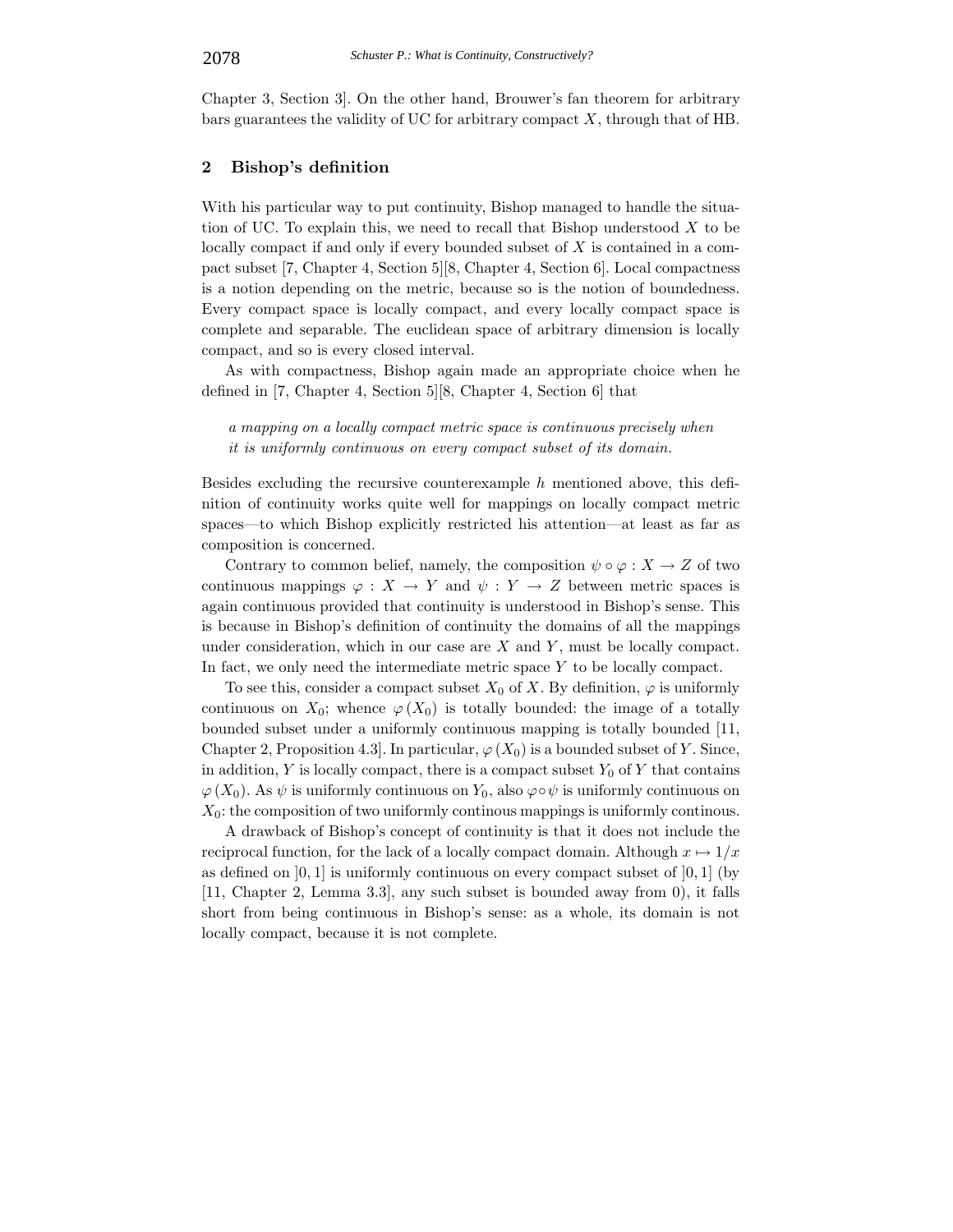Without requiring the intermediate metric space to be locally compact, forming compositions fails drastically to preserve uniform continuity on compact subsets. Let q be the uniformly continuous function on [0, 1], constructed by means of Church's thesis  $[11,$  Chapter 6, Corollary 2.9, that maps  $[0, 1]$  onto  $[0, 1]$ . Although  $1/x$  is uniformly continuous on every compact subset of [0, 1], the composition  $1/g$  of g with  $1/x$ , which is defined on [0, 1], cannot be uniformly continous. In fact,  $1/g$  is unbounded, because g has infimum 0.

The example of this function  $g$  shows furthermore that one cannot prove in Bishop's framework that uniformly continuous images of compact spaces are again compact, as is the case in classical mathematics. (The problem is the preservation of completeness.) This observation necessitates once more Bishop's request that a continuous function have a locally compact domain, and somehow hints at the variant of continuity we remember next.

#### **3 Bridges's modification**

Following an idea of Bishop, Bridges healed the defect that the former's concept of continuity is no longer closed under composition as soon as the precondition is dropped that the domains be locally compact. The solution is to require instead more from the functions. Bridges defined in [9, Chapter 2, Section 7] that

*a mapping on an arbitrary metric space is continuous if and only if it is uniformly continuous near every subset of the domain which is a compact image.*

This definition requires two explanations: first, a compact image is the image of a compact space under a uniformly continuous mapping; secondly, a mapping f on X is called uniformly continuous near a subset  $X_0$  of X if for every  $\varepsilon > 0$ there is  $\delta > 0$  such that  $f(y)$  is within  $\varepsilon$  of  $f(x)$  for each  $x \in X_0$  and for all the  $y \in X$  which not necessarily belong to  $X_0$  but still are within  $\delta$  of x.

Bridges thus arrived at a concept of continuity for mappings between arbitrary metric spaces which is closed under composition, and coincides with Bishop's for every mapping whose domain is locally compact [9, Chapter 2, Section 7]. Every compact space is a compact image, and if a mapping is uniformly continuous near a subset, then it is uniformly continous on this subset. Hence Bridges's variant of continuity entails uniform continuity on compact subsets (in fact, on compact images) for mappings between arbitrary metric spaces.

Unlike uniform continuity on compact subsets, Bridges's modified concept still excludes the function  $1/x$ —at least unless one accepts the fan theorem (see below). However, Bridges's notion of continuity differs from Bishop's original one inasmuch as while "only" the lack of a locally compact domain as required in the definition excludes  $1/x$  from the latter, one can give a more concrete reason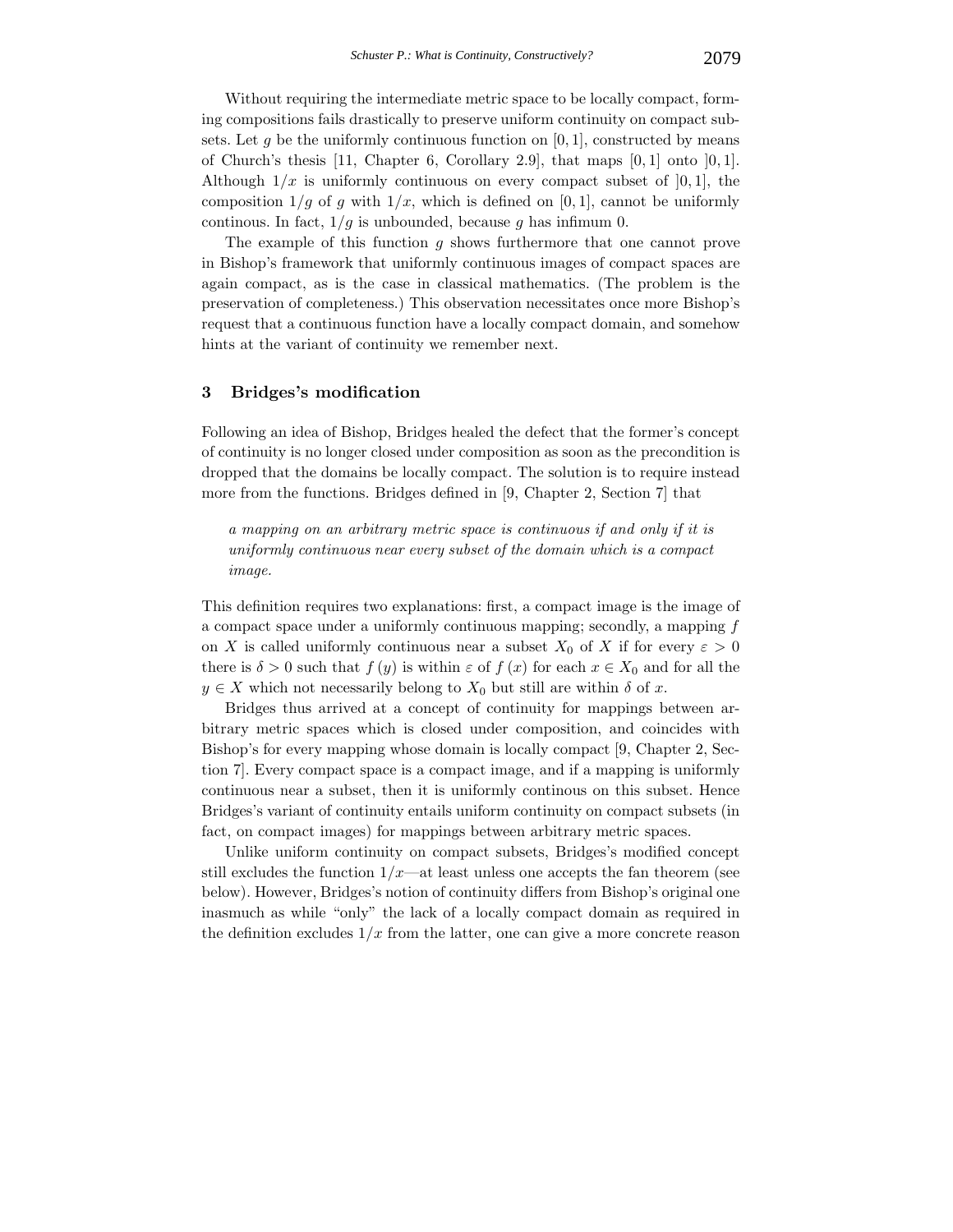in the case of the former. More specifically,  $[0, 1]$  is a compact image recursively, thanks to the presence of the function  $g$  recalled above. Hence if one exclusively works in the recursive setting, and assumes that  $1/x$  be uniformly continuous near compact images, then it would be uniformly continuous on the whole of  $[0, 1]$ , which is absurd.

Bridges's modified concept also shows a possible defect from the predicative perspective. While the compact subsets of a metric space form the completion of the finite subsets with respect to the Hausdorff metric, it is questionable whether the subsets that are compact images form a set. In all, one might still miss the definitive concept of continuity for constructive mathematics  $\dot{a}$  la Bishop. We should anyway appreciate the elegant way in which Bishop circumvented problematic cases, such as the function  $1/x$ , due to which way he enabled his theory to accommodate recursive mathematics as well.

#### **4 The fan theorem**

An equivalent of the fan theorem for detachable bars [11, Chapter 6, Corollary 2.8][6], the positivity principle

PP *every uniformly continuous real–valued function on a compact metric space that attains only positive values has positive infimum,*

rules out recursive phenomena like the aforementioned function g. Hence PP is likely to enable  $1/x$  to lie within the realm of continuous functions.

Waaldijk [30] has indeed shown that over Bishop's theory the fan theorem for detachable bars is necessary and sufficient for bringing  $1/x$  into the modified concept of continuity worked out by Bridges. We now summarise Waaldijk's proof, which is based on the observation that PP can be put equivalently as

*every compact image contained in*  $]0, +\infty[$  *is bounded away from* 0*.* 

In this form, PP implies that  $1/x$  is continuous in Bridges's sense, for it is uniformly continuous on every set of the form  $|r, +\infty[$  with  $r > 0$ . Conversely, PP follows from the assumption that  $1/x$  is uniformly continuous near every compact image contained in  $]0, +\infty[$ . In fact, if  $f : X \to ]0, +\infty[$  is uniformly continuous and X is compact, then  $f(X)$  is a compact image contained in  $]0, +\infty[$ . In particular,  $1/x$  is uniformly continuous on  $f(X)$ , so that  $1/f$  is uniformly continuous on  $X$ , and thus bounded—that is,  $f$  has positive infimum.

Referring to this observation, Waaldijk [30] proposes that the fan theorem for detachable bars be added to Bishop–style constructive mathematics. However, if this would be accepted, then the recursive model had to be abandoned. This is not only because PP is incompatible with the presence of recursive functions like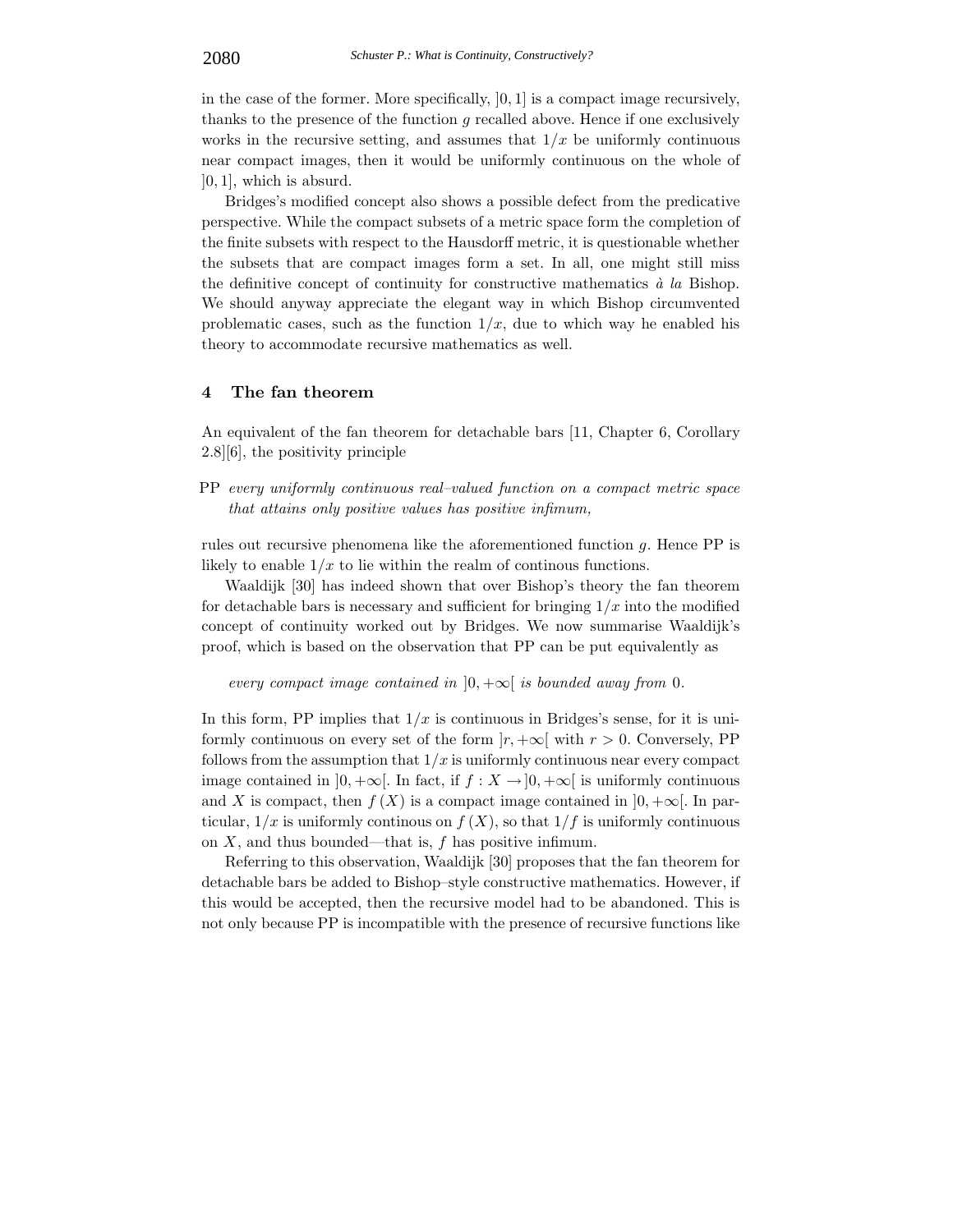g, but also since this version of the fan theorem conflicts directly with Church's thesis [11, Chapter 5, Proposition 3.1].

As the classical contrapositive of weak König's lemma, the fan theorem for detachable bars is classically valid, which the principle of continuous choice, in the sense of [11, p. 107], is not. This other cornerstone of intuitionistic mathematics is not only inconsistent with Church's thesis, but also with classical logic [11, Chapter 5, Proposition 2.1, Theorem 2.2].

So adding only the fan theorem, without continuous choice, would cause fewer doubts than moving to full–fledged intuitionism, at least from the classical point of view. Can different frameworks for constructive mathematics still cope in a satisfying way with the phenomenon of continuity, but without invoking the fan theorem and thus without renouncing recursive mathematics?

#### **5 The point–free perspective**

In the point–free setting of formal topology  $\dot{a}$  la Martin–Löf and Sambin (see [28] for a comprehensive survey), HB for compact intervals as proved by Cederquist and Negri [12] is a consequence of the restriction to inductively generated coverings which is characteristic of Martin–Löf type theory  $[21, 22, 23]$ , the background of formal topology. Building upon this formal version of HB, Palmgren has recently answered our question in the affirmative [26].

To this end, Palmgren has shown that every function on the real line which is continuous in Bishop's sense can be represented by a continuous mapping—that is, a morphism of formal topologies—on the formal topology of the real numbers. Before we can explain this part of Palmgren's work, we need to recall how the real numbers can be put as a formal topology, following Negri and Soravia [24].

The initial data is the set S of all pairs  $(p, q)$  of rational numbers with  $p < q$ , which are called basic opens of this formal topology. Each  $(p, q) \in S$  is thought to represent the open interval  $|p, q| \subseteq \mathbb{R}$ . In this interpretation, a formal real is a subset  $\xi$  of S that behaves as if the  $|p,q|$  with  $(p,q) \in \xi$  were a neighbourhood filter of some  $x \in \mathbb{R}$ .

This construction meets the intended meaning of a real number in Bishop's theory, which is cast into axioms in [10]. Moreover, every constructively reasonable model of R, such as the located Dedekind cuts, is isomorphic to the formal reals, by assigning the formal real  $\overline{x} = \{(p, q) \in S : p < x < q\}$  to each  $x \in \mathbb{R}$ . Note that the basic opens are the primitive objects, and the formal reals the derived ones.

Now let  $f : \mathbb{R} \to \mathbb{R}$  be a continuous function in Bishop's sense. Palmgren sets  $(p, q) A_f(r, s)$  precisely when  $f(|p, q|) \subseteq |r, s|$ , and shows that one thus gets an continuous mapping  $A_f \subseteq S \times S$  on the formal topology of the real numbers: that is, a relation whose required properties reflect how a continuous function  $f$ acts on the open intervals represented by the basic opens.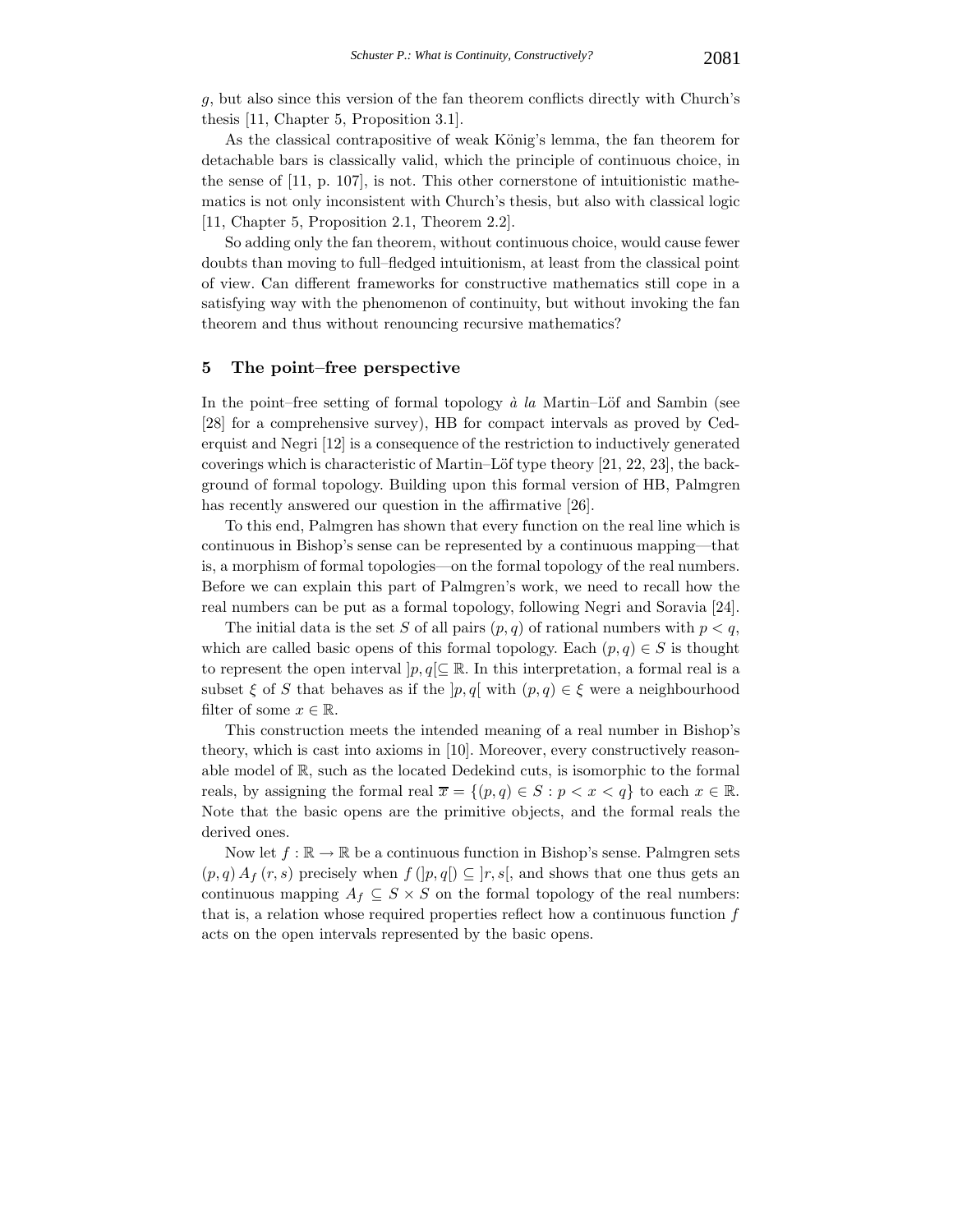As any continuous mapping of this kind,  $A_f$  induces a function  $a_f$  on the formal reals. This is given by assigning to every formal real  $\xi$  the formal real  $a_f(\xi)$  with  $(r, s) \in a_f(\xi)$  if and only if  $(p, q) A_f(r, s)$  for some  $(p, q) \in \xi$ . By the definition of  $A_f$ , we have  $a_f(\overline{x}) = f(x)$  for every  $x \in \mathbb{R}$ , in which sense f is represented by  $A_f$ .

After all this, Palmgren proves that, by virtue of the aforementioned formal variant of HB, a function on a compact interval of formal reals is uniformly continuous whenever it is induced by a continuous mapping from the formal topology of this compact interval to that of the real line. In addition, the continuous mappings between formal topologies are automatically closed under composition, which essentially is the composition of relations, and include  $1/x$  in a natural way. Indeed, the continuous mapping  $A_{1/x}$  corresponding to  $1/x$  is given by setting  $(p, q) A_{1/x} (r, s)$  precisely when either  $q < 0$  or  $0 < p$  and both  $r \leq 1/q$ and  $1/p \leq s$ : that is, in intuitive terms,  $0 \notin [p, q]$  and  $\frac{1}{q}, \frac{1}{p} \subseteq [r, s]$ .

Curi [16] has lifted Palmgren's achievements from the context of real intervals to arbitrary formal metric spaces. Apart from any talk of uniform continuity, Palmgren and Curi have thus established, via formal topology, a link between Martin–Löf type theory and Bishop–style constructive mathematics. To perform this task was overdue inasmuch as the former had originally been intended as a formal system for the latter: as "a full scale system for formalizing intuitionistic mathematics as developed, for example, in the book by Bishop" [21, 23].<sup>2</sup>

The feasibility of an undertaking like this was already clear from Bishop's book [7], which is generally free of truly impredicative moves that would have made impossible to formalise it in a predicative system like Martin–Löf's. Also, the constructive Zermelo–Fraenkel set theory (CZF) founded by Aczel [1, 2, 3, 5] both was designed as a predicative framework for Bishop's constructive mathematics and could still be interpreted within type theory.

### **6 Sets of points**

One issue, however, was sometimes felt to be problematic until recently: already the reals, let alone the points of any more involved space, might not form a set in the sense of type theory, and thus might lie beyond its range. Now it has been done away, as follows, with the objection that the point spaces right at the basis of analysis might not be sets.

First, Curi arrived at the conclusion that the points of a locally compact regular formal topology form a set [14, 15, 17]. This class of formal topologies is the point–free counterpart of that of locally compact Hausdorff spaces; it

Martin–Löf's first book [20], however, was written independently of Bishop's [7], which "the author [Martin–Löf] did not get access to until after this manuscript [Martin–Löf's] was finished" [20, p. 13].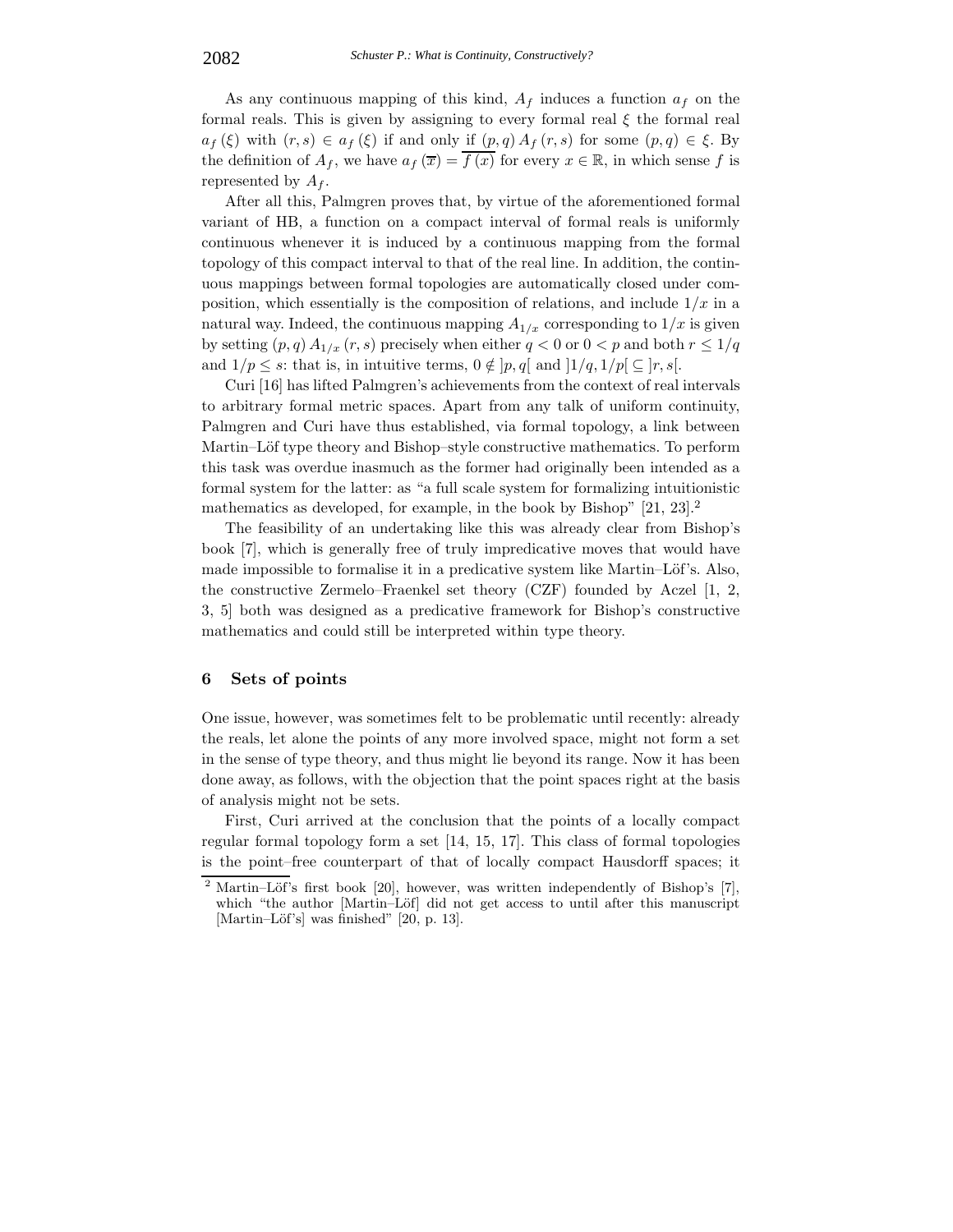includes all formal metric spaces, and thus the formal real line. More generally, all points of a regular formal topology are maximal (Sambin [28, p. 363]), so that they form a set, as Palmgren showed in [25]. Curi and Palmgren have then generalised their results to sets of continuous mappings [16, 27], of which the sets of points they considered before are particular cases.

Aczel [4] gave a variant of Palmgren's type–theoretic construction in CZF, by which he could weaken Curi's hypothesis of local compactness to the one of set presentability. A fragment of CZF suffices to show that every complete separable metric space is a set [13], which result confirms in an unexpected way Bishop's intuition to concentrate on separable metric spaces in constructive analysis. In [7, Appendix A], Bishop even argued for his view of the concept of an nonseparable metric space as an instance of "pseudo-generality" from the constructive perspective.

# **7 Inductive definitions**

It is in order to remember that the predominant role of inductive definitions within Martin–Löf type theory originated in nothing but the intention to eliminate the fan theorem [20], if not Brouwer's choice sequences in general. On the other hand, it is the peculiar character of choice sequences, the seminal concept of intuitionistic analysis, on which the intuitionistic argument for the fan theorem is based [11, Chapter 5, Section 3].

As we have indicated in [29], the fan theorem is another instance of the somewhat heuristic argument that uniformisation principles of a certain kind be constructively acceptable (our prime example was countable choice). This argument reads as follows: "if the only conceivable way to constructively verify a ∀∃–statement is to prove the corresponding ∃∀–statement, then both statements are to be identified with each other."

By the exclusive use of inductive definitions, one can avoid any such reference to heuristics, because to construct an object following the prescribed rules is then by definition the only way to build it, along which the object can thus legitimately be decomposed into its parts. We have seen above how inductive definitions, standing behind the validity of HB in the point–free setting of formal topology, help to circumvent the unwanted phenomena of continuity that seem to be unavoidable in any point–set setting like Bishop's.

## **Acknowlegdgements**

This note gained considerable profit from communications by Josef Berger, Douglas Bridges, Thierry Coquand, Giovanni Curi, Hajime Ishihara, Henri Lombardi, Ray Mines, Erik Palmgren, Helmut Schwichtenberg, and Frank Waaldijk.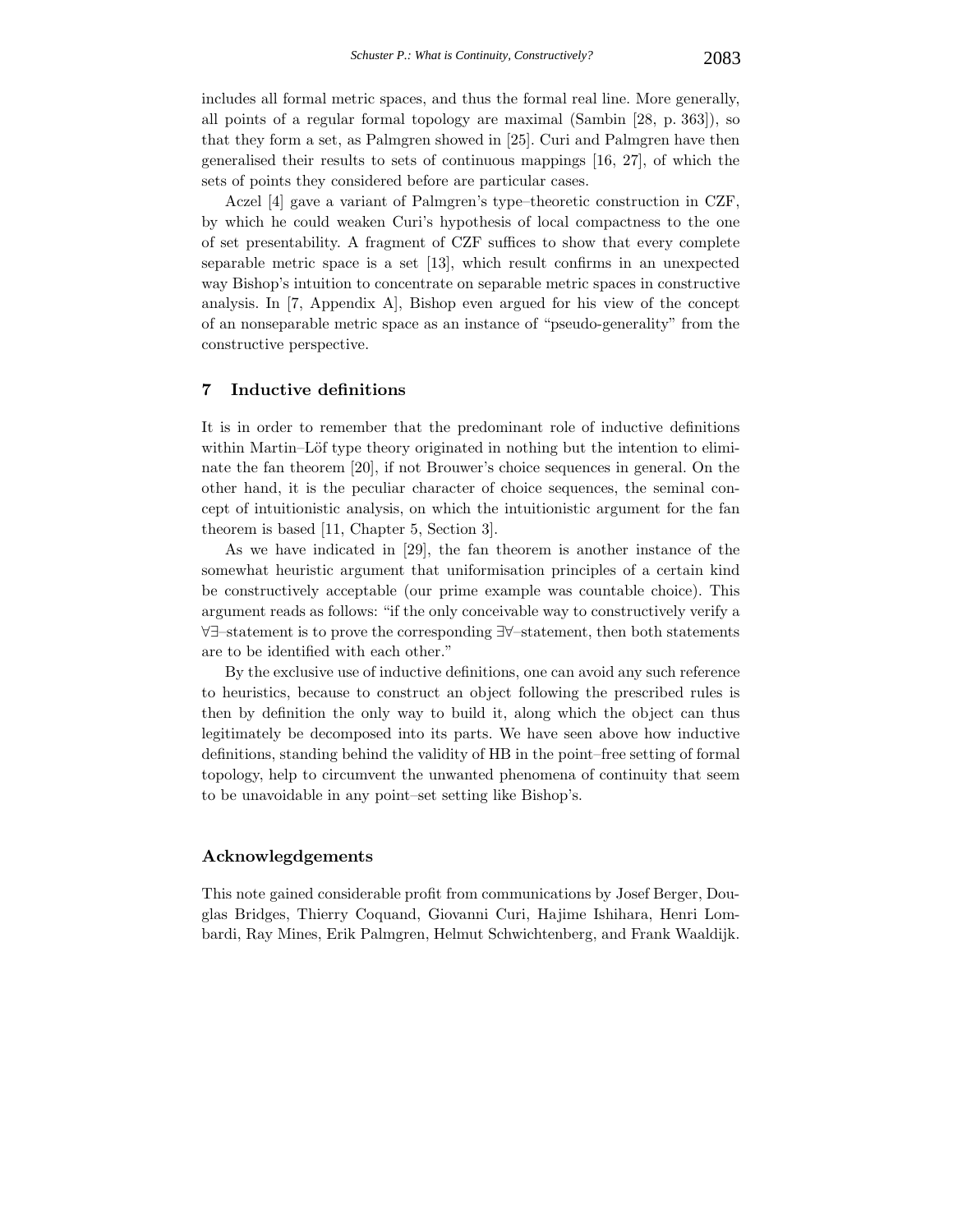The author is particularly grateful to Bas Spitters for suggestions that helped to clarify various points.

#### **References**

- 1. Aczel, P., The type theoretic interpretation of constructive set theory. In: A. Macintyre, L. Pacholski, J. Paris, eds., Logic Colloquium '77. North–Holland, Amsterdam, 1978, 55–66
- 2. Aczel, P., The type theoretic interpretation of constructive set theory: choice principles. In: A.S. Troelstra, D. van Dalen, eds., The L.E.J. Brouwer Centenary Symposium. North–Holland, Amsterdam, 1982, 1–40
- 3. Aczel, P., The type theoretic interpretation of constructive set theory: inductive definitions. In: R.B. Marcus et al., eds., Logic, Methodology, and Philosophy of Science VII. North–Holland, Amsterdam, 1986, 17–49
- 4. Aczel, P., Aspects of general topology in constructive set theory. Ann. Pure Appl. Logic, to appear.
- 5. Aczel, P., and M. Rathjen, Notes on Constructive Set Theory. Institut Mittag– Leffler Preprint No. 40, 2000/01
- 6. Berger, J., and H. Ishihara, Brouwer's fan theorem and unique existence in constructive analysis. Math. Log. Quart. 51 (2005), 369–373
- 7. Bishop, E., Foundations of Constructive Analysis. McGraw–Hill, New York, 1967
- 8. Bishop, E., and D. Bridges, Constructive Analysis. Springer, Berlin etc., 1985
- 9. Bridges, D.S., Constructive Functional Analysis. Pitman, London, 1979
- 10. Bridges, D.S., Constructive mathematics: a foundation for computable analysis. Theoret. Comput. Sci. 219 (1999), 95–109
- 11. Bridges, D., and F. Richman, Varieties of Constructive Mathematics. Cambridge University Press, 1987
- 12. Cederquist, J., and S. Negri, A constructive proof of the Heine–Borel covering theorem for formal reals. In: S. Berardi and M. Coppo, eds., Types for proofs and programs. International Workshop TYPES '95, Torino, Italy, 1995. Proceedings. Lect. Notes Comput. Sci. 1158, Springer, Berlin and Heidelberg, 1996, 62–75
- 13. Crosilla, L., H. Ishihara, and P. Schuster, On constructing completions. J. Symbolic Logic 70 (2005), 969–978
- 14. Curi, G., The points of (locally) compact regular formal topologies. In: P. Schuster, U. Berger, and H. Osswald, eds., Reuniting the Antipodes—Constructive and Nonstandard Views of the Continuum. Symposion, Venice, Italy, 1999. Proceedings. Synthese Library 306, Kluwer, Dordrecht, 2001, 39–54
- 15. Curi, G., Constructive metrisability in point–free topology. Theoret. Comput. Sci. 305 (2003), 85–109
- 16. Curi, G., Geometry of Observations. Doctorate Dissertation, University of Siena, 2003
- 17. Curi, G., On the collection of points of a formal space. Ann. Pure Appl. Logic, to appear
- 18. Engelking, R., General Topology. Heldermann, Berlin, 1989
- 19. Ishihara, H., and P. Schuster, Compactness under constructive scrutiny. Math. Log. Quart. 50 (2004), 540–550
- 20. Martin–Löf, P., Notes on Constructive Mathematics. Almqvist & Wiksell, Stockholm, 1970
- 21. Martin–Löf, P., An intuitionistic theory of types: predicative part. In: H.E. Rose, J.C. Sheperdson, eds., Logic Colloquium '73. North–Holland, Amsterdam, 1975, 73–118
- 22. Martin–Löf, P., Intuitionistic Type Theory. Notes by G. Sambin of a series of lectures given in Padua, June 1980. Bibliopolis, Naples, 1984